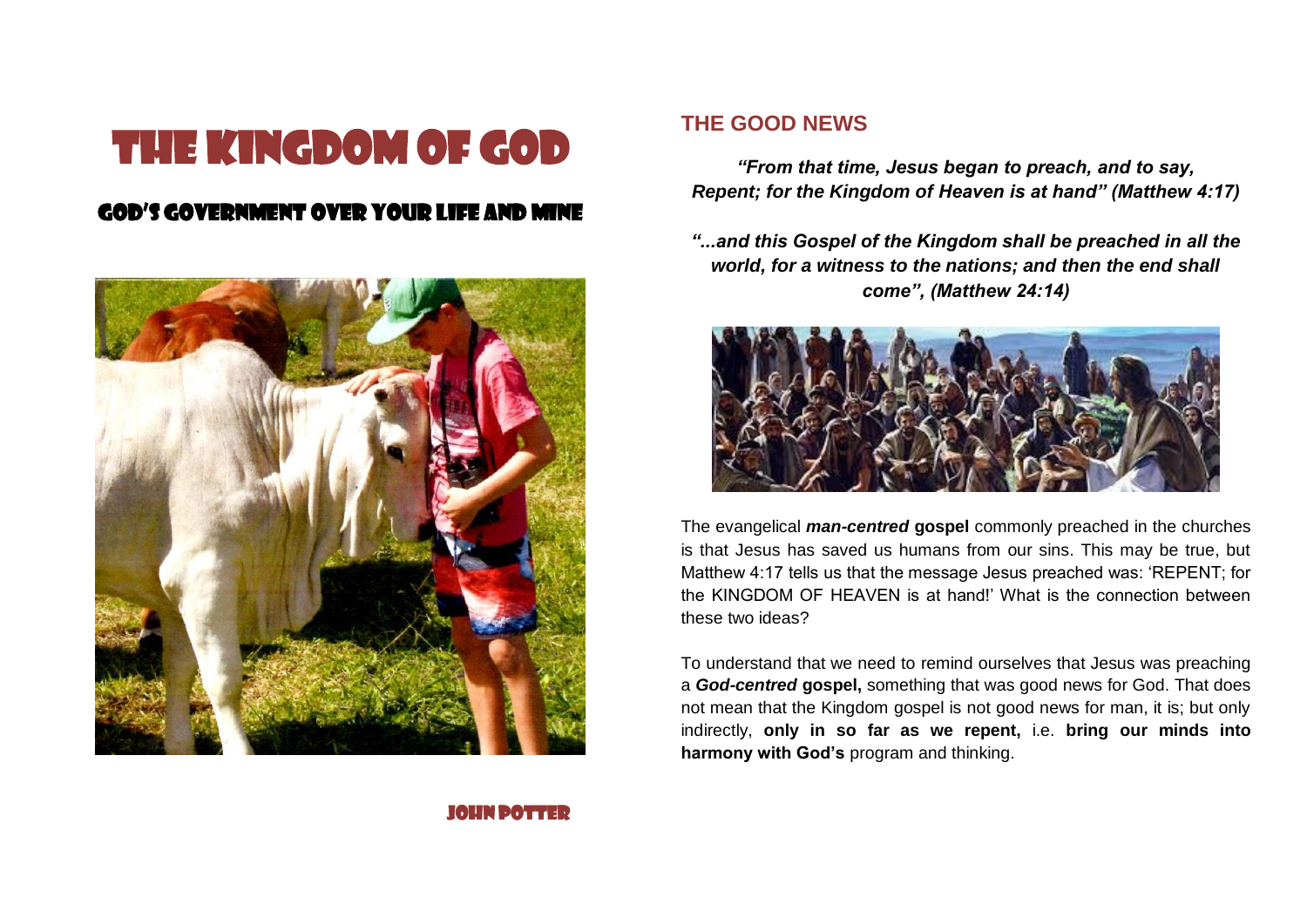#### **IN THE BEGINNING**



Genesis 1 tells us that, 'in the beginning God created the heaven and the earth'. Heaven we understand to be the universal space; and the earth we understand to refer to matter in space and our planet in particular. The Greek word for the universe and all that is in it is *cosmos*. And the first question we might ask is: 'Why did God create a *cosmos*?'

Revelations 4:11 tells us that God created the *cosmos* for His own pleasure. We can understand this; we have the same kind of creativity built into our nature, we create things out of some inner drive and experience a deep sense of satisfaction when we produce something that seems to be worthwhile. Presumably this gives us some idea as to how God feels about the *cosmos*. When he completed it He looked at it and said: "That's good!"

### **WHY GOD CREATED HUMANS**

Our second question is: why did God create humans? Apparently His main motivation was pleasure but it seems that He also had some purpose for us in the scheme of things, for He said, 'be fruitful and multiply, fill the earth and **subdue it**, and **have dominion** over the fish… and the fowl… and every living creature' (Gen.1:28). Then He placed the first man in a garden to **till it and keep it** (Gen.2:15), i.e. food production and gardening which pays attention to the conservation of resources)

We gather from these statements that we were created to be stewards of the *cosmos*, to manage things on God's behalf. We were created with senses (so that we could relate to the physical world) and the ability to relate to God on a one to one basis (so that we could work with Him). That makes us a door way for the Spirit, which is God, to manage the physical world **through us**. A wonderful and challenging occupation!



In God's plan, our relationship with Him was not to be robotic but a partnership in which we operated as free agents. We get an insight into how God intended us to relate to Him from Genesis 2:19 which tells us that God brought all of the animals and birds He had made to the first man Adam 'to see what he would call them'; and whatever Adam called them 'that was their name'! Amazing!

#### **THE FALL**

The first humans did not use their free agency to good purposes. They were 'conned' by a demon possessed serpent, handed to the devil control of the *cosmos*, and worse; because they were God's access point, they **caused God to be isolated from the creation** which He loves! Not a good result!

God's response was to curse the serpent (which gave itself to the enemy), put enmity between the devil's seed and the seed (singular) of the woman (i.e. Jesus), multiply pain for the woman at child birth and cause her to be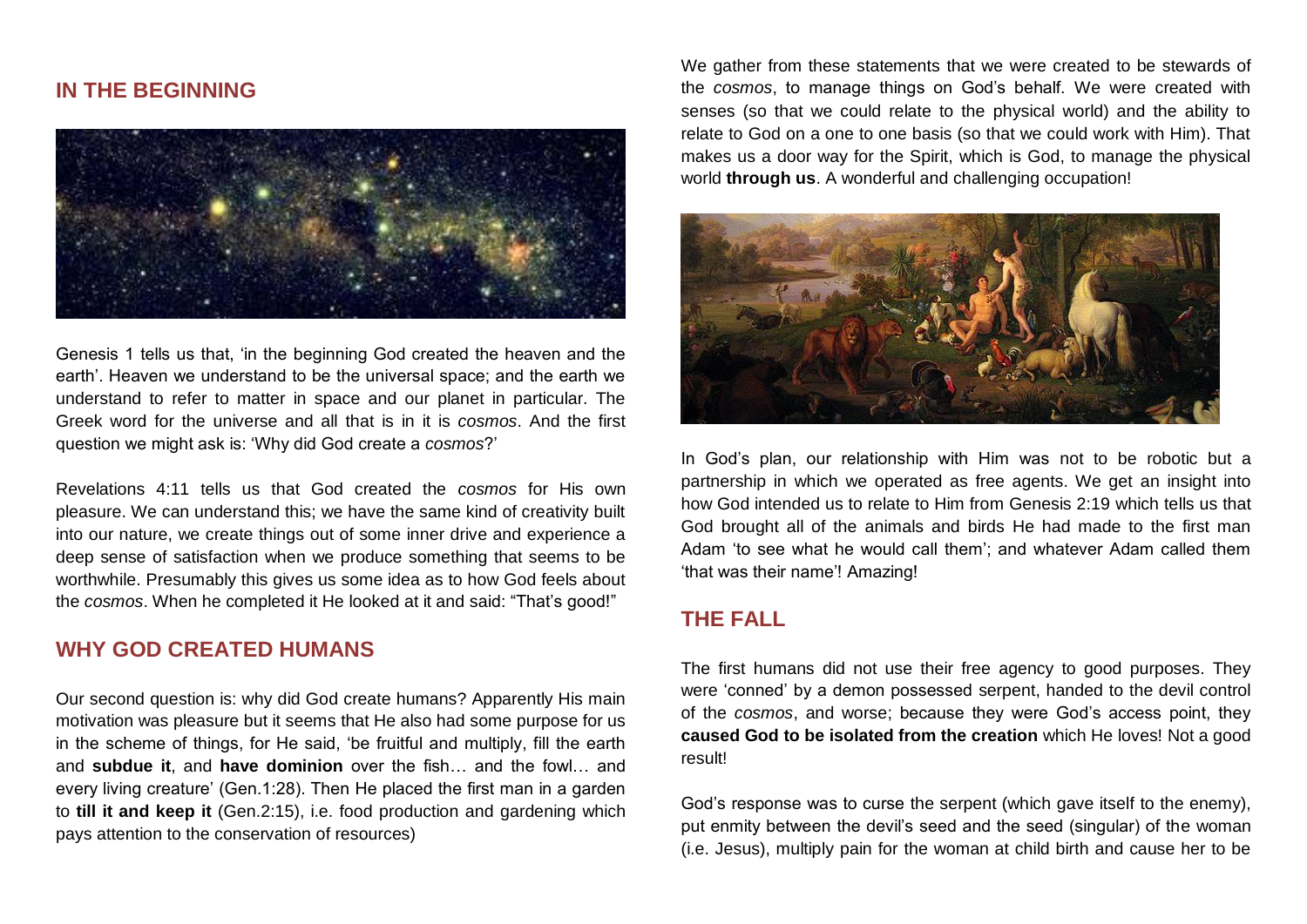under the man's authority. He also cursed the ground with weeds so that Adam would have to work hard for his sustenance, and evicted them both



from the Garden of Eden! This is pretty much how things are today for the common man. This all seems rather harsh but all we can say is: God knew what He was doing – for our good and His.

#### **REDEMPTION**

In 'the fullness of time' (when God was ready) the Creator God sent the Word of God in human form (Jesus) to planet Earth. His purpose in this action was to regain control of the *cosmos* (which He loves, John 3:16)) and to offer humans the chance of being reinstated in their job of managing God's affairs on planet Earth.



Key scriptures are II Corinthians 5:19 and Colossians 1:20 which tell us that God in Christ was **reconciling** the whole *cosmos* to Himself. To understand what that means we need to know that the Greek word translated 'reconciling' is *kat-allasson,* a market term which refers to the business of money changers. The prefix *kat* indicates the direction of movement from the higher to the lower; *kat-allasson* means to ex-change a coin of high value for a number of coins of lower value, so that a person may have change in their pocket for purchasing goods at the market. From this we understand Paul to be saying that Jesus (a personage of very high value) gave Himself to the devil in exchange for the *cosmos*, i.e. **everything** including us. The deal was made. Jesus handed Himself over to be crucified and God regained control of His own creation. Well, not exactly, but **legally the deal was done**. God had redeemed (bought back) the *cosmos*. This is the Gospel, the good news of the Kingdom of God!

## **THE CONFLICT CONTINUES**



On the third day after His crucifixion, Jesus rose from the dead and carried captivity captive. This was bad news for the devil; his agents had killed Jesus but they could not keep Him dead. So the devil did not hand everything over to God as he was legally committed to do. Rather, he continued to enslave humans and set them over God's land to manage it on his behalf. That is largely how we find the present world. Well not quite. There are a number of people who have offered themselves to God for His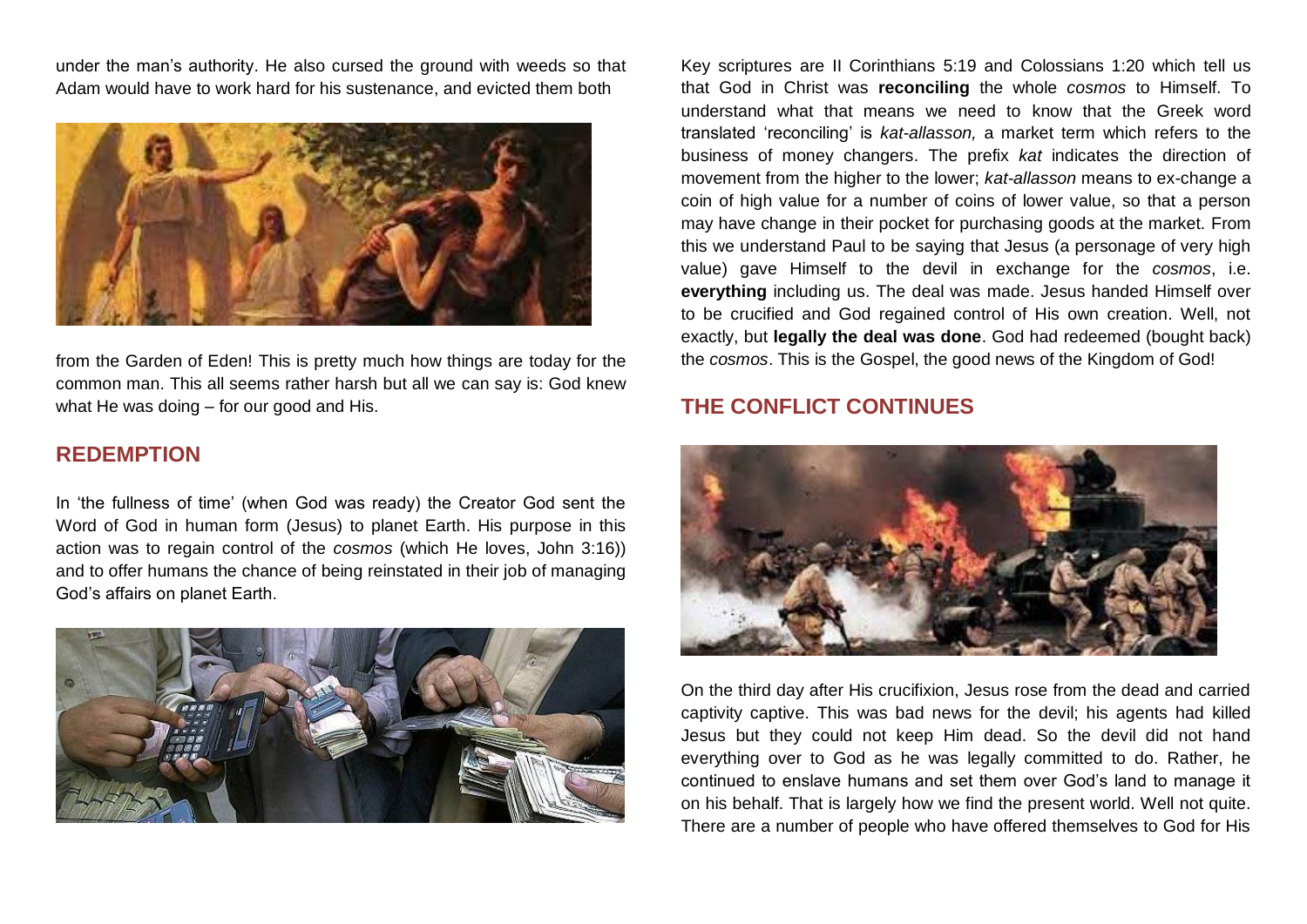purposes and to this army God has committed the task of **taking back His land**!

This project is not optional for us. We understand is that we were 'bought with a price' and are 'not our own'. God opened the door for us to resume fellowship with Himself by His own actions. And He did not do this so that we might feel 'good'; He did it in order that we might be reinstated as stewards of His Kingdom, having dominion over the creation, doing those good works which God had 'ordained that we should walk in them' (Ephesians 2:10). We were not saved in order to go to heaven, we were saved so we could assist God get His creation plan back on the table!

## **THE TASK**

The immediate task at hand is to get the devil off God's land. One commentator put it this way: 'It is like playing doubles in tennis with the Lord; when it comes to dealing with the devil; God says "yours"'. But, having said that, we need to remember we are not called to do these things without reference to the Lord. Jesus is the Army Commander and He will give us the battle strategy. We are able to keep in touch with Him because He has placed His Spirit within us; and when the Spirit is released, through the veil (John 7:38-39) we enjoy a close and rich relationship with Him.

Some people have argued that this relation gives us the whole counsel of God, but it is more realistic to say that the Holy Spirit within gives us snippets of information appropriate to the situation, i.e. sufficient information for the task in hand. Jesus called these snippets 'the keys of the Kingdom of heaven' (Matthew 16:19); Paul called them *pneumatikon*, spiritual things – a word of wisdom here, a word of knowledge there, supernatural faith, etc.

To operate out of divine instruction is the normal life of the active Christian. Jesus said that those who put His instructions into practice will find that 'whatever they bind or loosen **shall be** bound and/or loosened, **having already** been bound and loosened in heaven' (Matt.16:19). [Check your Greek Interlinear Bible, it is not the way many translations have it]. Our job is relatively easy, we just do what Jesus tells us to do and trust Him for the consequences. This type of **agency** the Bible calls 'faith'. Faith is not trust; it is acting in obedience to what God has told us to do.

## **SEASONS**

God understands our weaknesses, our relatively feeble capacity to act as His representatives on the planet. He has arranged for the 'taking the land' to be a seasonal occupation in which there are times of rest and times of action. This is revealed in the patterns in Old Israel in which God's people celebrated two seasons each year: the Year of the Priests (which starts in the first month Nisan – about mid-March in the Julian Calendar) and the Year of the Kings (which starts with the Feast of Trumpets, i.e. on the first day of the seventh month Tishri – about mid-October). During the first six months of the year. God deals with the spiritual forces – we sit around praying, receiving insights from the Lord as to what is going on in the heavens; most of the time we are simply resting in the 'battle tower'.



Trumpets (Rosh Hashanah – New Year) is the alarm that tells us that it is time to become active, to **move out to take the land** which God has cleared of spiritual opposition. As we follow the Commander in Chief's instructions we are successful. This pattern will continue until Jesus shall have put down all rule, all authority and all power (I Corinthians 15:24).